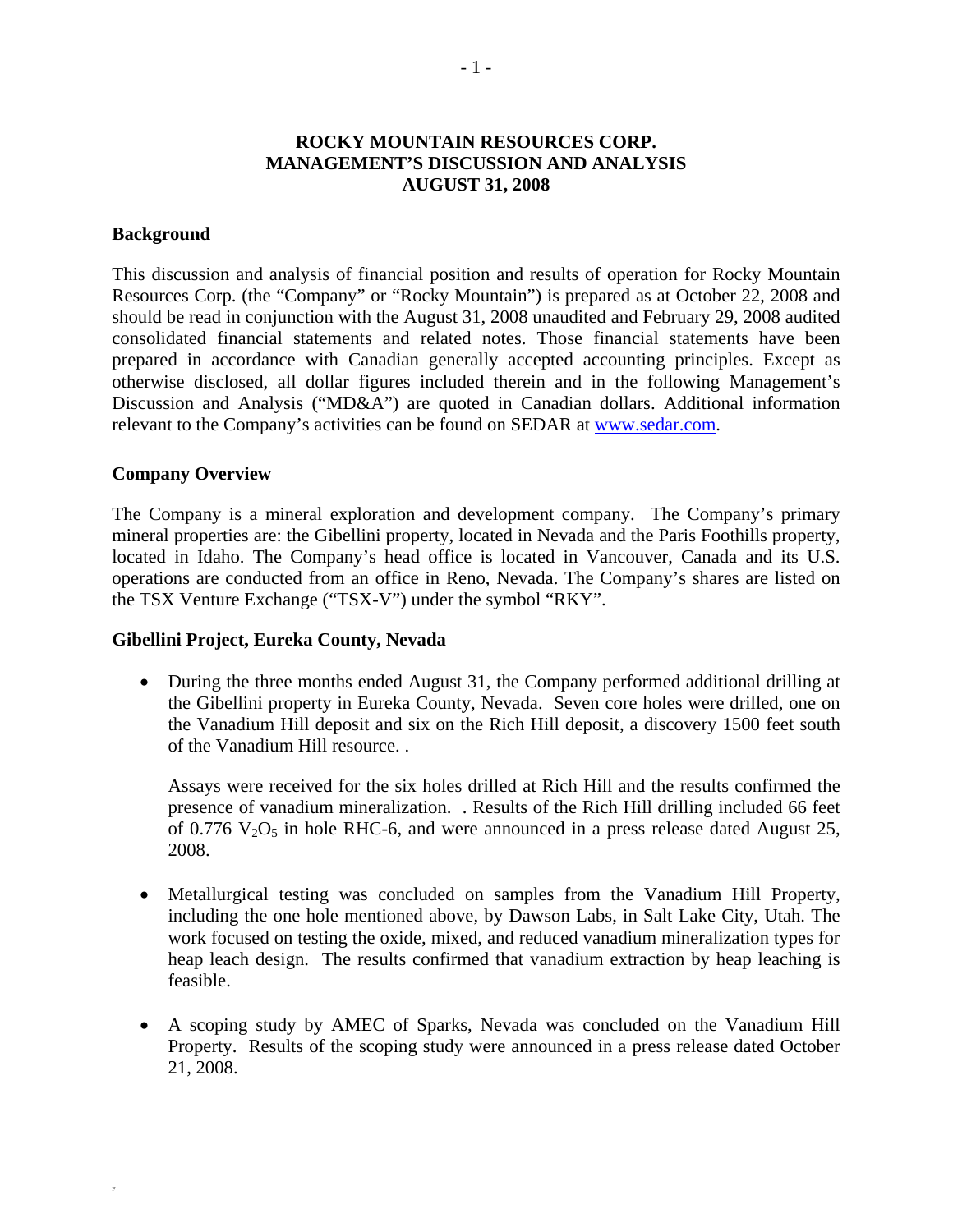# **Good Springs Project, Clark County, Nevada**

• During the quarter ended August 31, the Company performed additional reconnaissance fieldwork and staked an additional 140 claims surrounding prospective targets in the area. At the end of the quarter, the Company decided to drop all interests in the Goodsprings area to focus on other properties with greater merit.

# **Paris Hills Project, Bear Lake County Idaho**

- On September 3, 2008, the Company announced that it had acquired more than 2,100 acres of mineral property near the towns of Paris and Bloomington in southeastern Idaho. The property was the subject of substantial work in the 1970s by a company named Earth Sciences, Inc. (ESI), and hosts historic resources of phosphate rock and vanadium.
- A drill rig was mobilized to Paris Hills with the intent of drilling up to 12 holes to provide data to test the accuracy of the historic results reported by ESI. Six holes have been completed and assays of samples are pending.
- The present work is expected to lead to a 43-101 compliant Technical Report on the property. AMEC has been contracted to do the necessary work to complete the report in December 2008.

# **Other Regional**

F

• The Company is in the process of reviewing other property prospects in the western United States.

The above information has been reviewed and approved by Thomas J. DeMull, (Registered PE Mining NV and AZ), a "qualified person" as that term is defined in National Instrument 43-101.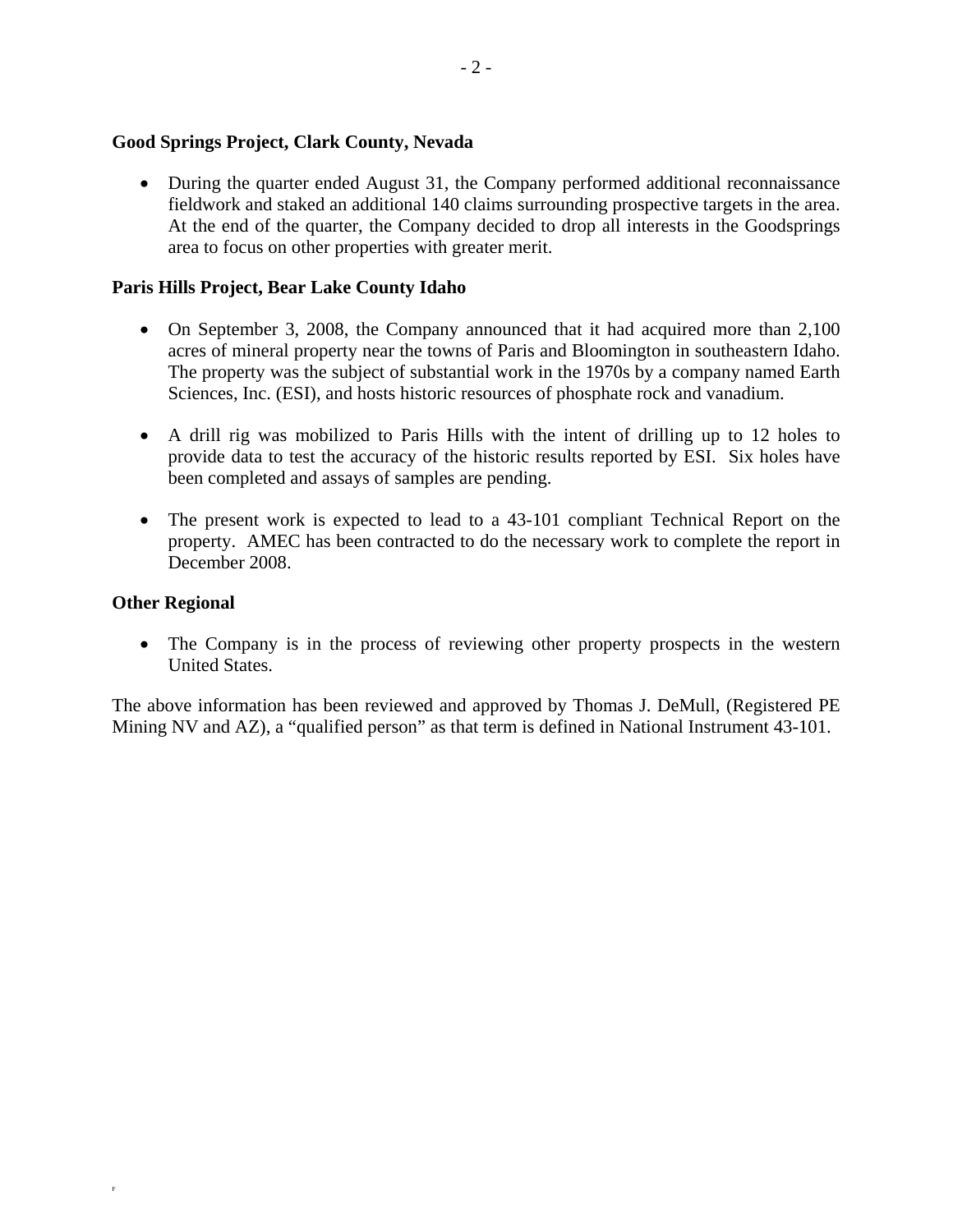## **Results of Operations**

F

The following table sets forth selected data for the periods indicated:

|                                               | Three Months Ended<br>August 31 |           | Six Months Ended<br>August 31 |           |
|-----------------------------------------------|---------------------------------|-----------|-------------------------------|-----------|
|                                               | 2008                            | 2007      | 2008                          | 2007      |
| <b>Exploration expenditures</b>               | \$277,026                       | \$356,713 | \$515,060                     | \$480,203 |
| General expenses:                             |                                 |           |                               |           |
| Depreciation                                  | 2,861                           | 330       | 3,862                         | 683       |
| <b>Investor</b> relations                     | 20,745                          | 1,420     | 20,745                        | 1,420     |
| Office facilities and administrative services | 15,846                          | 8,920     | 28,901                        | 16,733    |
| Professional fees                             | 16,162                          | 9,707     | 49,033                        | 24,331    |
| Salaries and benefits                         | 69,407                          | 10,621    | 213,520                       | 22,926    |
| Stock-based compensation                      | 35,023                          |           | 64,023                        |           |
| Transfer agent, listing and filing fees       | 3,988                           | 1,050     | 15,515                        | 3,435     |
| Travel                                        | 8,978                           | 1,238     | 35,272                        | 1,295     |
| Other                                         | 16,324                          | 3,311     | 32,324                        | 4,661     |
|                                               | 189,334                         | 36,597    | 463,195                       | 75,484    |
| Interest income                               | (7,603)                         | (6,262)   | (20, 394)                     | (16,723)  |
| Foreign exchange                              | (43,581)                        | 20,513    | (56,018)                      | 18,110    |
| Property review costs                         | 4,915                           | 28,279    | 6,092                         | 52,323    |
| Mineral properties abandoned                  | 64,467                          |           | 64,467                        |           |
| Loss for the period                           | \$484,558                       | \$435,840 | \$972,402                     | \$609,397 |
| Loss per share                                | \$0.03                          | \$0.04    | \$0.07                        | \$0.05    |

The Company incurred a loss of \$484,558 and \$972,402 for the three months and six months ended August 31, 2008 respectively; compared to a loss of \$435,840 and \$609,397 for the comparable period of the prior year. As the Company has no operating revenues, the increased loss is due to increased expenditures.

Property exploration expenditures are the largest component of expenses, with most of the spending being concentrated on the Gibellini property and focused on drilling and the scoping study.

After exploration activities, salaries and benefits comprised the next largest expense. In 2007, the Company paid a salary of US\$3,000 per month plus benefits to a director for his part-time services as Vice-President of Exploration. This arrangement was terminated in April 2008 after the hiring of a full-time President for the Company. The Company paid a US\$50,000 recruitment fee to an employment consultant in connection with the executive search and also paid a US\$40,000 signing bonus to the new president. Effective March 15, 2008, the Company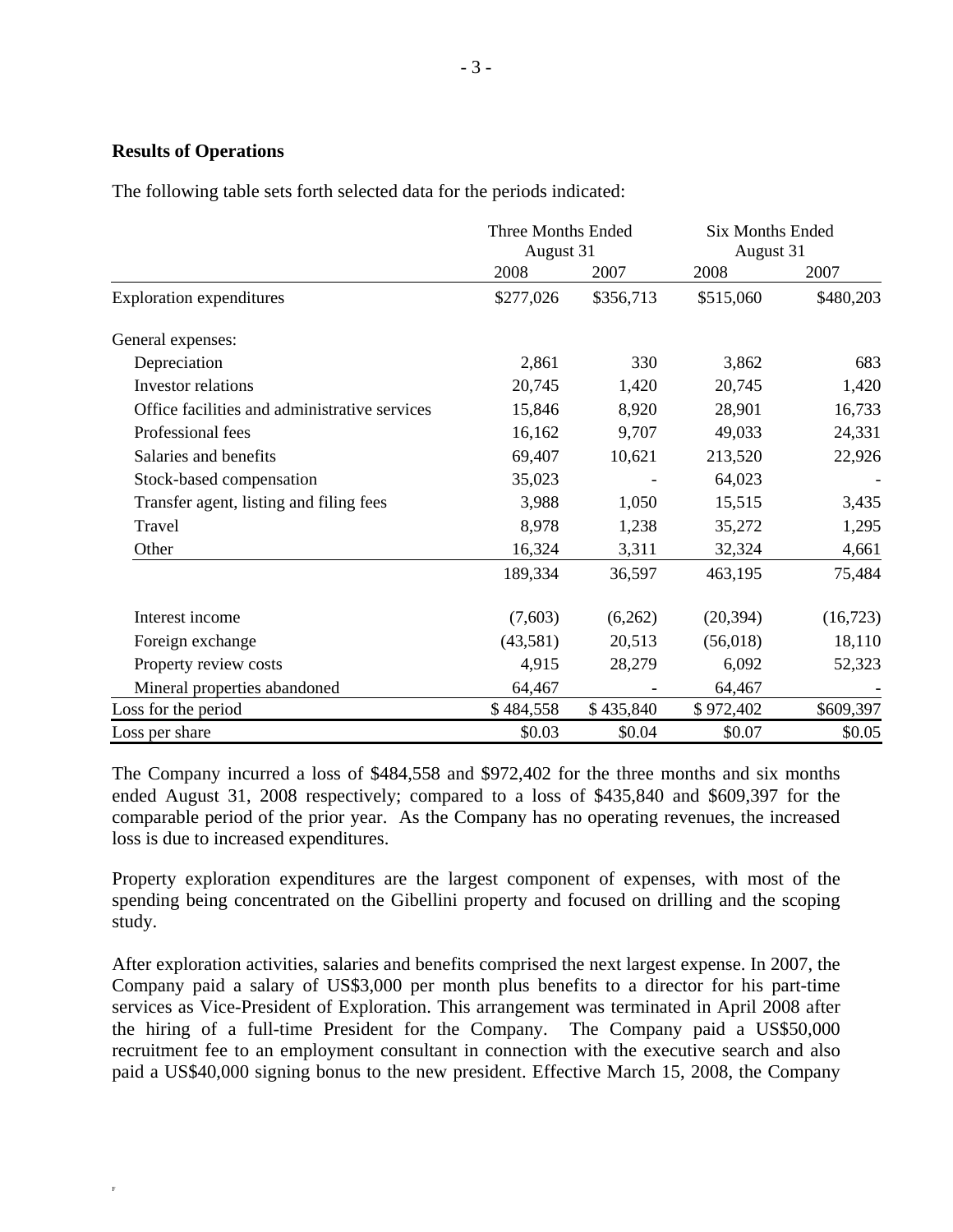commenced paying a salary of US\$12,500 per month plus benefits to the new president. These amounts were all expensed as salaries and benefits.

Stock-based compensation costs are a non-cash cost and are computed using the Black-Scholes option pricing model to estimate the fair value of stock options granted. During the six months ended August 31, 2008, a \$64,023 expense was recorded with respect to the vesting of certain options granted in February 2008. No options were granted and none vested during the corresponding period of 2007.

The increases for all other categories of expenses are a reflection of increased corporate activity. During the first quarter ended May 31, 2008, the Company hired a new president, re-located its US corporate office to Reno Nevada, expanded the work program and started a scoping study on the Gibellini property and continued the search for new mineral projects. During the current quarter, the Company acquired additional rights to explore certain mineral properties for the Paris Foothills project and retained a media company to feature the Company in its publication.

The Company's only source of income is interest earned from funds on deposit.

# **Financial Position, including Cash Flows, Liquidity and Capital Resources**

At August 31, 2008, cash was \$1,108,179, down from \$2,215,100 at February 29, 2008. Working capital at August 31, 2008 was \$994,523. During the six months ended August 31, 2008, the Company received \$24,350 from the exercise of agent's warrants. The Company's cash resources are on deposit with a major Canadian chartered bank. The Company does not invest in asset-backed commercial paper.

Administrative costs (excluding stock-based compensation, a non-cash expense) were \$399,172 for the six months ending August 31, 2008, but the largest use of funds was related to mineral property activity. During the six months ending August 31, 2008, the Company spent \$302,645 on property acquisition costs (advance royalty payments, option payments and staking costs) and \$515,060 on mineral property exploration expenditures.

With the work programs and studies underway on the Paris Hills and Gibellini projects and factoring in the office costs for Vancouver and Reno, and the costs of maintaining a publically listed company, it is anticipated that Rocky Mountain will require additional funding in early 2009. Such funding would probably take the form of an equity financing, either public or private The Company is in early stage discussion with potential investors.Although the Company has been successful with its equity financings in the past, there is no assurance they will be successful in the future.

F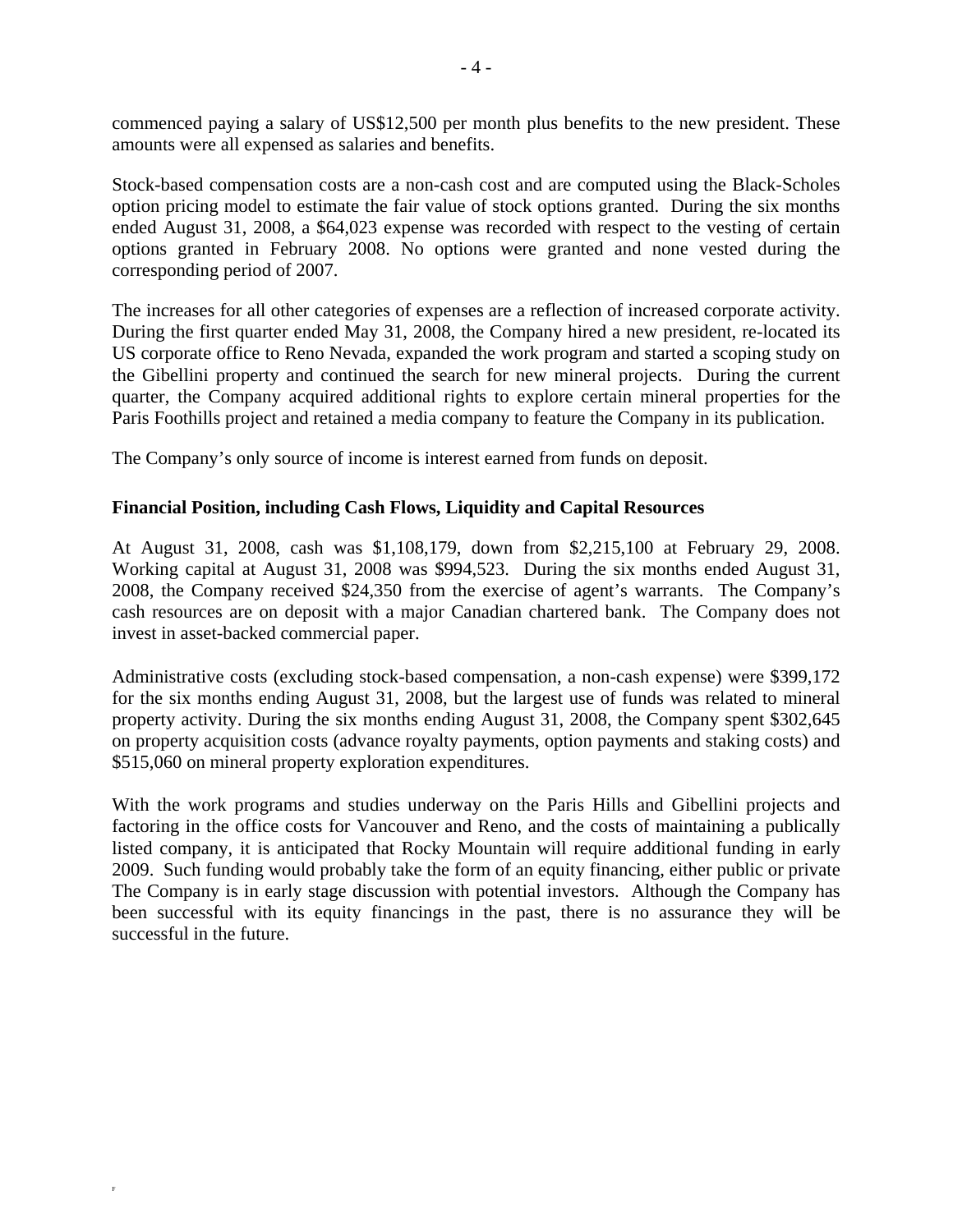## **Summary of Quarterly Results:**

|                           | Mineral<br>Exploration<br>(\$) | General<br><b>Expenses</b><br>(\$) | Stock-based<br>Compensation<br>$(\$)$ | Interest<br>Income<br>$(\$)$ | Net Loss<br>$(\$)$ | Basic $\alpha$<br>Diluted<br>Loss<br>Per Share<br>$(\$)$ |
|---------------------------|--------------------------------|------------------------------------|---------------------------------------|------------------------------|--------------------|----------------------------------------------------------|
| $Q2 -$ August 31, 2008    | 277,026                        | 154.311                            | 35,023                                | (7,603)                      | 484.558            | 0.03                                                     |
| $Q1 - May 31, 2008$       | 238,034                        | 244.861                            | 29,000                                | (12,791)                     | 487.844            | 0.03                                                     |
| $Q4 - February\ 29, 2008$ | 85.787                         | 62.594                             | 267,696                               | (19,081)                     | 503,548            | 0.03                                                     |
| $Q3 - November 30, 2007$  | 286,171                        | 32,056                             |                                       | (20,300)                     | 317,118            | 0.02                                                     |
| $Q2 -$ August 31, 2007    | 356,713                        | 36,597                             |                                       | (6,262)                      | 435,840            | 0.04                                                     |
| $Q1 - May 31, 2007$       | 123,490                        | 38,887                             |                                       | (10, 461)                    | 173,557            | 0.01                                                     |
| $Q4$ – February 28, 2007  | 64.419                         | 49,752                             |                                       | (5,584)                      | 111,383            | 0.01                                                     |
| $Q3$ – November 30, 2006  | 119,822                        | 25,703                             |                                       | (2,773)                      | 139,382            | 0.01                                                     |
|                           |                                |                                    |                                       |                              |                    |                                                          |

#### **Explanatory Notes:**

- 1. The Company was incorporated on March 2, 2006 and earns interest income but has no operating revenue. Interest income is dependant upon the amount of funds on deposit and interest rates paid. The Company completed an initial private placement for approximately \$820,000 during May and June of 2006, an additional private placement for approximately \$1,120,000 during January 2007 and its IPO for approximately \$2,236,000 (net) during September 2007. Between the beginning of January 2008 and the end of August 2008, interest rates paid by the bank dropped by approximately 40%.
- 2. General expenses have been trending upward since incorporation reflecting increased levels of activity. Costs for Q4 – February 29, 2008 were elevated primarily due to higher professional fees, including an accrual for the year end-audit and legal costs associated with documents for proposed property lease acquisitions.
- 3. Mineral exploration expenses tend to have a seasonal trend as exploration activity is easier during the late spring, summer and early fall. Although there is year round access to the Gibellini property, the Lake Owen property, the option for which was dropped in February 2008, was at elevation and was inaccessible from mid-fall to late spring.
- 4. Stock-based compensation costs are a non-cash expense and represent an estimate of the fair value of stock options granted. During the quarter ended Q4 - February 29, 2008, the Company granted to certain consultants a total of 690,000 options, of which 650,000 were subject to vesting provisions.
- 5. During Q1 May 31, 2008, the Company hired a full-time president and commenced paying US\$12,500 per month plus benefits. In connection with this placement, the Company paid a US\$40,000 signing bonus and a US\$50,000 placement fee to the recruitment consultant who conducted the executive search. In addition, the Company moved its U.S. operations from East Helena, Montana to expanded facilities in Reno, Nevada and costs increased accordingly.

### **Transactions with Related Parties**

F

The Company paid Ionic Management Corp. ("Ionic"), a company related by virtue of one director and two officers in common, a fee of \$24,000 (\$4,000 per month) for accounting and various administrative office services provided in Canada. In addition, the Company reimburses

 $\mathbf{B} \cdot \mathbf{B}$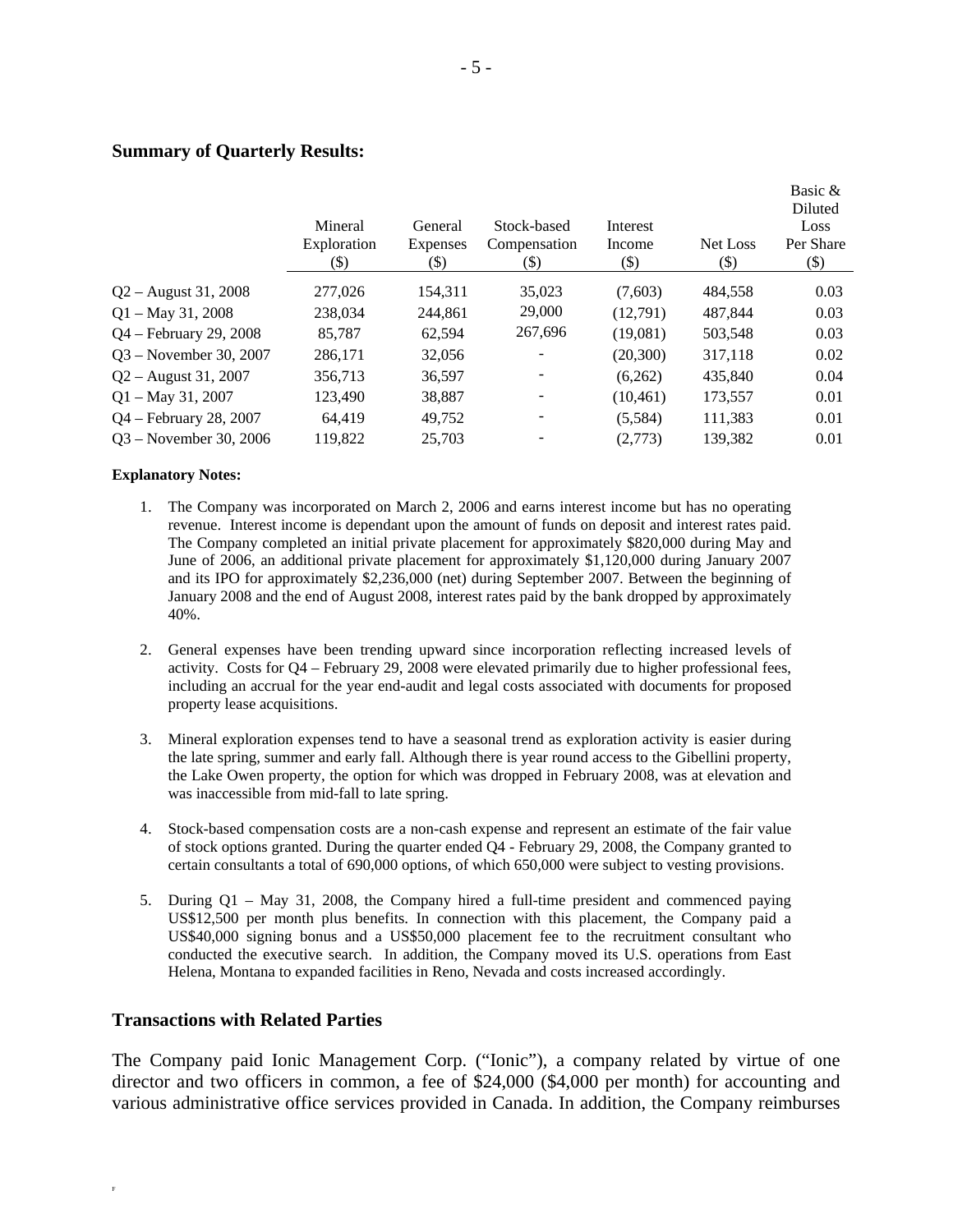Ionic for out of pocket direct costs incurred on behalf of the Company. Such costs include travel, postage, courier charges, printing and long distance telephone charges.

The Company paid US\$400 rent (US\$200 per month) for its Montana office to Mr. Alan Branham, a director. This arrangement was terminated on April 30, 2008.

These transactions are in the normal course of operations and are measured at the exchange amount, which is the amount of consideration established and agreed to by the related parties.

# **Changes in Accounting Policy Including Initial Adoption**

### **Financial Instruments**

Effective March 1, 2008, the Company implemented the new CICA accounting sections: 3862 (Financial Instruments – Disclosure), 3863 (Financial Instruments – Presentation), which replaced section 3861 Financial Instruments – Disclosures and Presentation. These new standards revise and enhance the disclosure requirements, and carry forward, substantially unchanged, the presentation requirements. Sections 3862 and 3863 emphasize the significance of financial instruments for the entity's financial position and performance, the nature and extent of the risks arising from financial instruments, how these risks are managed. These new standards are applicable to interim and annual periods relating to fiscal years beginning on or after October 1, 2007. These new Sections relate to disclosure and presentation only and will not have an impact on the Company's financial results.

# **Capital Disclosures**

Effective March 1, 2008, the Company implemented the new CICA accounting section 1535 (Capital Disclosures). Section 1535 specifies the disclosure of (i) an entity's objectives, policies, and processes for managing capital; (ii) quantitative data about what the entity regards as capital; (iii) whether the entity has complied with any capital requirements; and (iv) if it has not complied, the consequences of such non-compliance. This new Section relates to disclosure and will not have an impact on the Company's financial results.

### **Assessing Going Concern**

F

Effective March 1, 2008, the Company implemented accounting section 1400, which requires management to assess and disclose an entity's ability to continue as a going concern. This section applies to interim and annual financial statements relating to fiscal years beginning on or after January 1, 2008.

### **International Financial Reporting Standards ("IFRS")**

In January 2006 the AcSB announced that accounting standards in Canada are to converge with IFRS. The AcSB has indicated that Canadian entities will need to begin reporting under IFRS by the first quarter of 2011 with appropriate comparative data from the prior year. Under IFRS, the primary audience is capital markets and as a result, there is significantly more disclosure required, specifically for quarterly reporting. Further, while IFRS uses a conceptual framework